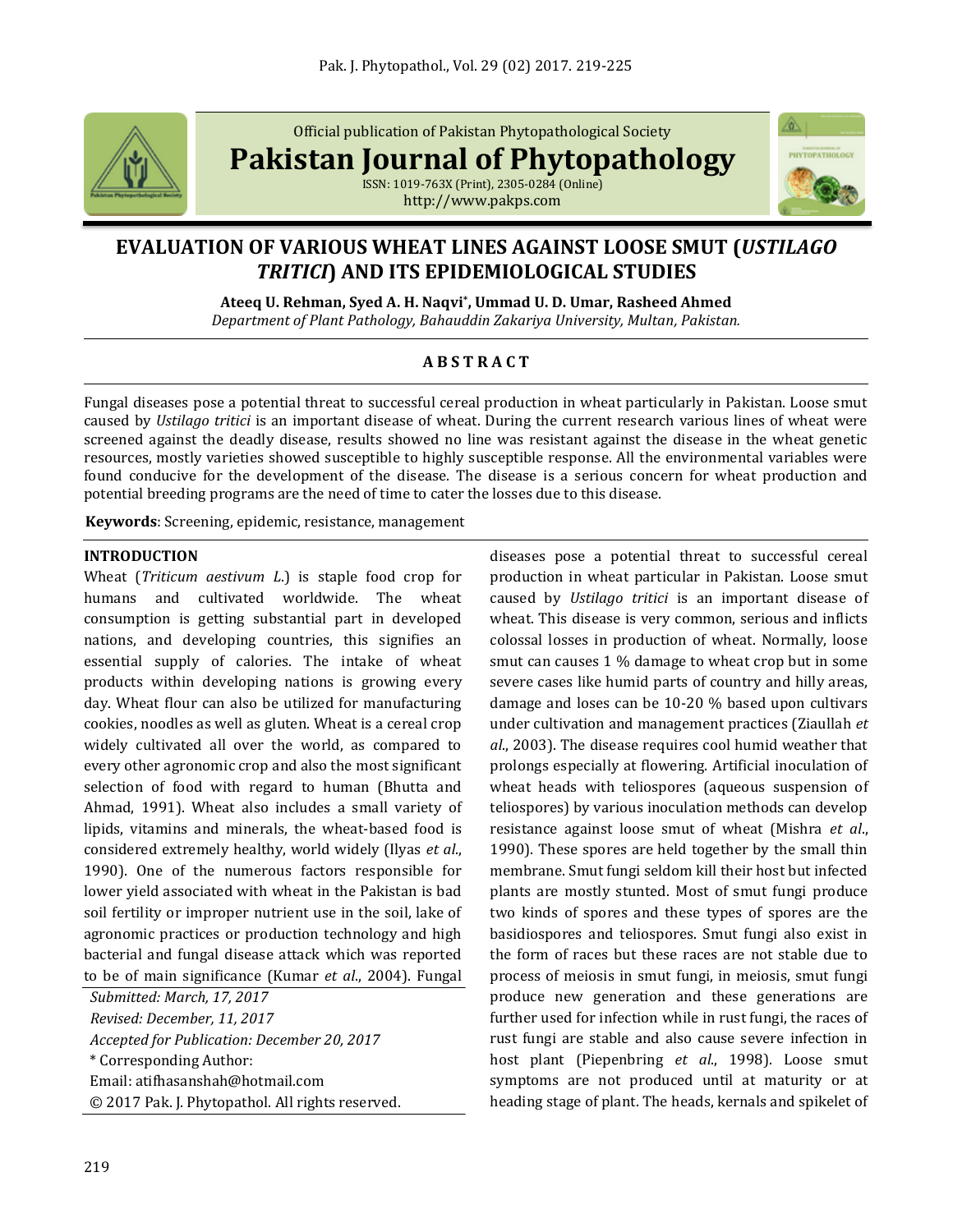every plant is infected and due to fungal infection the whole spike is converted into black spores masses. These spores are blown off through wind and rachis remains in field (Ivanova *et al*., 2004). In Pakistan, two physiological races of *U. tritici* causing loose smut were first reported in 1966-67. These races were isolated from Sialkot (Hassan *et al*., 1970). In Pakistan, stem rust, leaf rust, loose smut and leaf blight was reported to be the most damaging diseases of wheat that causes the decline in yield up to 50 % (Jamil *et al*., 2005). Mishra *et al.,* (1990) reported that out of 92 cultivars that were inoculated artificially through needle method against loose smut of wheat caused by the *Ustilago tritici* 15 cultivars were found resistant *U. tritici* and 3 were found moderately resistant. Druzhin and Krupnov (2002) studied the effect of environment on the infection of soft spring wheat cultivars and lines by loose smut, during 1993-99 in Cis-Volga region, Russia. The infection of soft spring wheat by loose smut (*U. tritici*) dropped even in open-blossoming susceptible varieties, with an average air temperature during blossoming is not below 23-24  $\degree$ C, a maximum temperature of 34-39  $\degree$ C, and relative moisture content of air of 40-50 %. Mostly closed blossoming hindered the infection of an ovary, which in combination with resistance genes is necessary for improving the efficiency of selection of spring wheat for resistance to loose smut of wheat. Epidemiological study about loose smut is very important, it showed that the loose smut, if not controlled then the disease will Disease rating scale against loose smut (llyas *et al*., 1990). increase every year in some regions while others remain free from this disease attack (Hafiz, 1986). Keeping in view the facts, current research was conducted to evaluate various wheat germplasm against loose smut of wheat and to determine the most conducive environmental factor facilitating the disease in the field.

### **MATERIALS AND METHODS**

**Study site:** The current research was conducted at Agriculture Experimental Farm, Department of Plant Pathology, Faculty of Agricultural Sciences and Technology, Bahauddin Zakaraiya University, Multan, Pakistan.

**Collection of germplasm and field sowing:** Fourteen lines were collected from Regional Agriculture Research Institute Bahawalpur and each variety was sown in a single plot having size of  $2.1 \times 0.90$  m and variety distance was maintained by 0.45 m in a randomized complete block design (RCBD) under field conditions.

**Disease assessment by artificial inoculation of wheat plants:** For the assessment of loose smut of wheat during the first year artificial inoculation of wheat was done in the field. The inoculum was prepared by dissolving the 1g of teliospores of *U. tritici* in 1 liter of distilled water (Mishra *et al.,* 1990*)*. Inoculum was also prepared by dissolving the 30-35 infected heads or one gram of fungal spores in 250 ml of distilled water. After harvesting the inoculated grains were stored for the next year sowing and the disease was calculated at three different dates.

| Disease intensity                  | Reaction                    |
|------------------------------------|-----------------------------|
| No symptoms on any plant           | Immune                      |
| 0.1-5 % plants with smutted heads  | Highly resistant (HR)       |
| 6-10 % plants with smutted heads   | Resistant (R)               |
| 11-20 % plants with smutted heads  | Moderately resistant (MR)   |
| 21-30 % plants with smutted heads  | Moderately susceptible (MS) |
| 31-50 % plants with smutted heads  | Susceptible (S)             |
| 51-100 % plants with smutted heads | Highly Susceptible (HS)     |

Disease incidence was calculated by the formula: Disease Incidence =  $(DT/TT) \times 100$  where DT is diseased tillers and TT is total tillers.

**Correlation of environmental factors with loose smut:** Environmental data consisting of minimum, maximum temperature, relative humidity and rainfall were recorded on weekly basis by conventional instrument installed at nearest observatory.

**Area under disease progress curve:** Area under disease progress curve (AUDPC) was determined by trapezoidal assimilation of percent disease severity over

time for each genotype, taking into account the total crop duration evaluated (Madden *et al*., 2007).

$$
AUDPC = \sum_{i=1}^{n-1} [(x_i + x_{i+1})/2] (t_{i+1} - t_i)
$$

**Statistical Analysis:** All the collected datasets of disease incidence and environmental factors were subjected to analysis of variance to determine the relationship of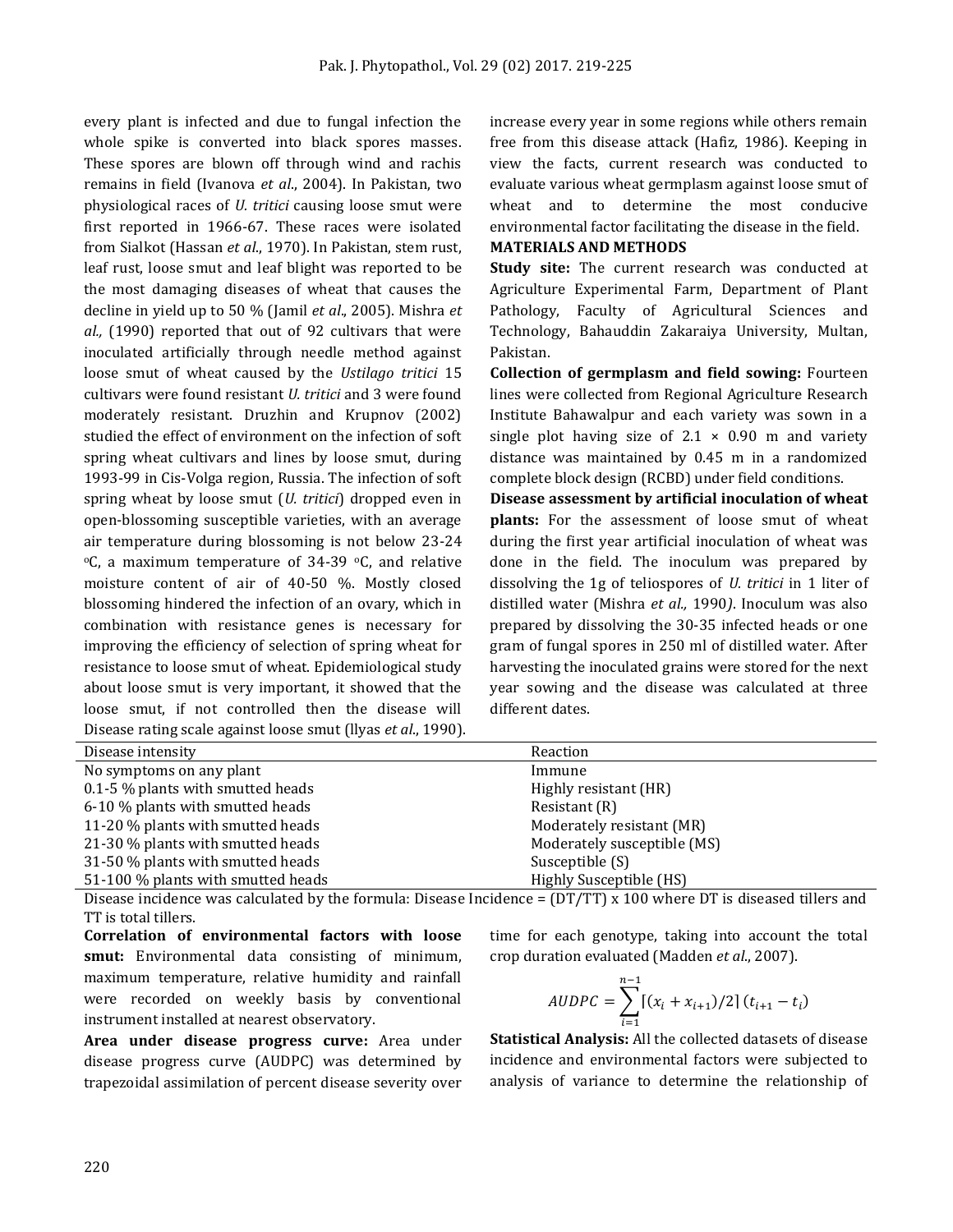disease incidence with the environmental variables by using SAS, 8.1 Carry Inc. USA (Steel *et al*., 1997).

#### **RESULTS**

In field trial, 14 wheat varieties/lines were sown and the data were collected on weekly basis in the month of March and April. In field first of all disease tiller were counted after counting the disease tillers, they are abstracted from total tillers.

Out of 14 lines evaluated for their reactions against loose smut of wheat, only four were found moderately resistant while three lines appeared to Table 1. % Disease incidence of wheat lines against loose smut in the field

be moderately susceptible and seven lines were found susceptible and highly susceptible. Determination of resistance source against loose smut is a common practice which reveals that source of resistance are not Spartan in wheat germplasm. The value of area under disease progress curve (AUDPC) was also calculated that was given the value 1120.77 of variety WL-711 that was highest. The lowest value of (AUDPC) in this table showed by the variety V-08212 and that value were the 188.3 (Table 1 and 2).

| Variety      |                   | Various disease rating dates |                   |                      |         |
|--------------|-------------------|------------------------------|-------------------|----------------------|---------|
|              | 17.03.2013        | 24.03.2012                   | 31.03.2013        | Mean                 | AUDPC   |
| 1.V-08171    | $38.72 \pm 5.92$  | $42.22 \pm 6.38$             | $47.30 \pm 6.83$  | $42.75 \pm 3.43$ bf  | 596.71  |
| 2. V-09087   | $32.80 \pm 4.39$  | $35.75 \pm 4.25$             | $40.10 \pm 3.79$  | $36.22 \pm 2.33$ g   | 505.47  |
| 3. V-09137   | $22.54 \pm 1.10$  | $25.25 \pm 1.39$             | $28.13 \pm 1.34$  | $25.31 \pm 1.03$ h   | 354.16  |
| 4.V-08214    | $40.18 \pm 4.86$  | $43.68 \pm 4.49$             | $48.36 \pm 4.34$  | $44.08 \pm 2.57$ be  | 615.72  |
| 5. V-010309  | $43.06 \pm 1.08$  | $46.58 \pm 1.07$             | $51.10 \pm 2.21$  | $46.92 \pm 1.40$ b   | 655.76  |
| 6. V-010317  | $39.20 \pm 2.73$  | $42.28 \pm 2.33$             | $47.48 \pm 2.30$  | $42.88 \pm 1.76$ bf  | 598.22  |
| 7. V-010296  | $33.91 \pm 1.55$  | $37.61 \pm 1.03$             | $42.79 \pm 0.49$  | $38.11 \pm 1.40$ fg  | 531.72  |
| 8. V-09082   | $12.85 \pm 1.37$  | $14.55 \pm 1.44$             | $16.64 \pm 1.35$  | $14.69 \pm 0.88$ i   | 205.20  |
| 9. V-09091   | $38.44 \pm 3.47$  | $41.57 \pm 3.19$             | $45.99 \pm 3.24$  | $42.01 \pm 1.98$ bf  | 586.60  |
| 10. V-09006  | $41.02 \pm 2.23$  | $44.98 \pm 2.67$             | $51.74 \pm 3.31$  | $45.92 \pm 2.09$ bc  | 639.59  |
| 11.V-08212   | $12.26 \pm 0.93$  | $13.39 \pm 0.92$             | $14.74 \pm 0.63$  | $13.47 \pm 0.55$ i   | 188.30  |
| 12. V-09136  | $35.12 \pm 1.74$  | $39.16 \pm 1.60$             | $44.32 \pm 1.19$  | $39.54 \pm 1.53$ efg | 552.19  |
| 13. V-09031  | $38.03 \pm 0.96$  | $41.29 \pm 0.77$             | $45.51 \pm 0.46$  | $41.62 \pm 1.15$ cf  | 581.66  |
| 14. V-WL-711 | $74.76 \pm 1.55$  | $79.65 \pm 1.63$             | $86.13 \pm 1.78$  | $80.19 \pm 1.84$ a   | 1120.77 |
| Mean         | $35.47 \pm 1.33c$ | $38.65 \pm 1.39b$            | $42.98 \pm 1.51a$ |                      |         |

Means sharing similar letter in a row or in a column are statistically non-significant (P>0.05). Table 2. Response of wheat lines against loose smut

| Table 2. Response of Wheat thres against foose sinut |                        |                                                                |  |  |  |
|------------------------------------------------------|------------------------|----------------------------------------------------------------|--|--|--|
| Level of Resistance                                  | Number<br>of Varieties | Name of varieties                                              |  |  |  |
| Highly Resistant (HR)                                |                        | None                                                           |  |  |  |
| Resistant (R)                                        |                        | None                                                           |  |  |  |
| Moderately Resistant (MR)                            | 4                      | V-09082, V-08214                                               |  |  |  |
| Moderately Susceptible (MS)                          |                        | V-09137, V-6346                                                |  |  |  |
| Susceptible (S)                                      | 4                      | V-08171, V-09087, V-010317, V-010296, V-09091,V-09136, V-09031 |  |  |  |
| Highly Susceptible (HS)                              |                        | V-WL-711, V-010309, V-09006                                    |  |  |  |
|                                                      |                        | .                                                              |  |  |  |

**Correlation of environmental factors with loose smut of wheat:** All the environmental factors positively correlated with the development of the disease with the passage of time in the field. The line viz., V-WL-711 showed highest correlation value of environmental factors for maximum temperature and rainfall with 0.080 and 0.995 respectively (Figure 1-4).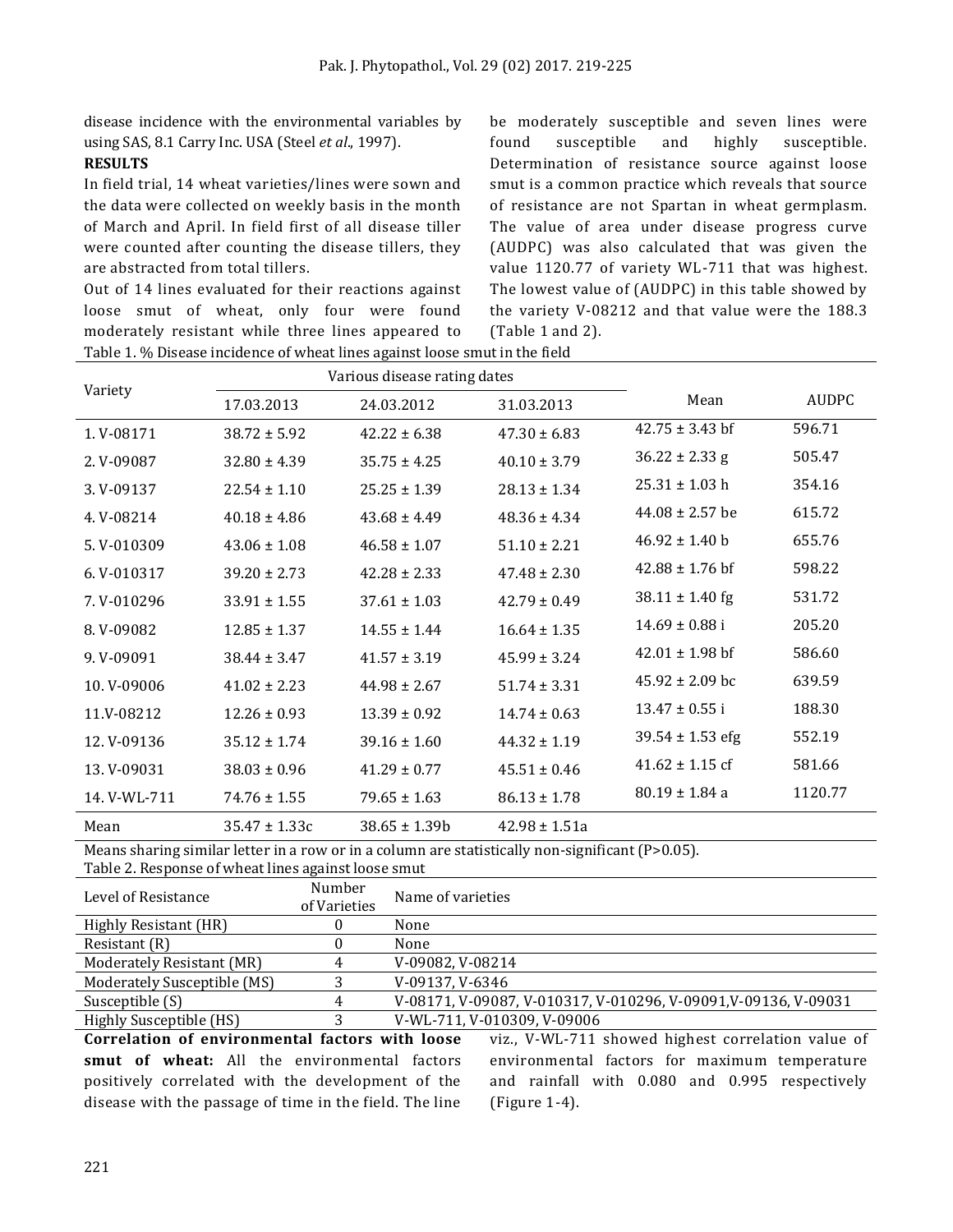

Figure 1. Relationship between maximum temperature and response values of loose smut for varieties V-2 (V-09087), V-6 (V-010317), V10 (V-09006) and V-14 (V-WL-711).



Figure 2. Relationship between minimum temperature and response values of loose smut for varieties V-2 (V-09087), V-6 (V-010317), V10 (V-09006) and V-14 (V-WL-711).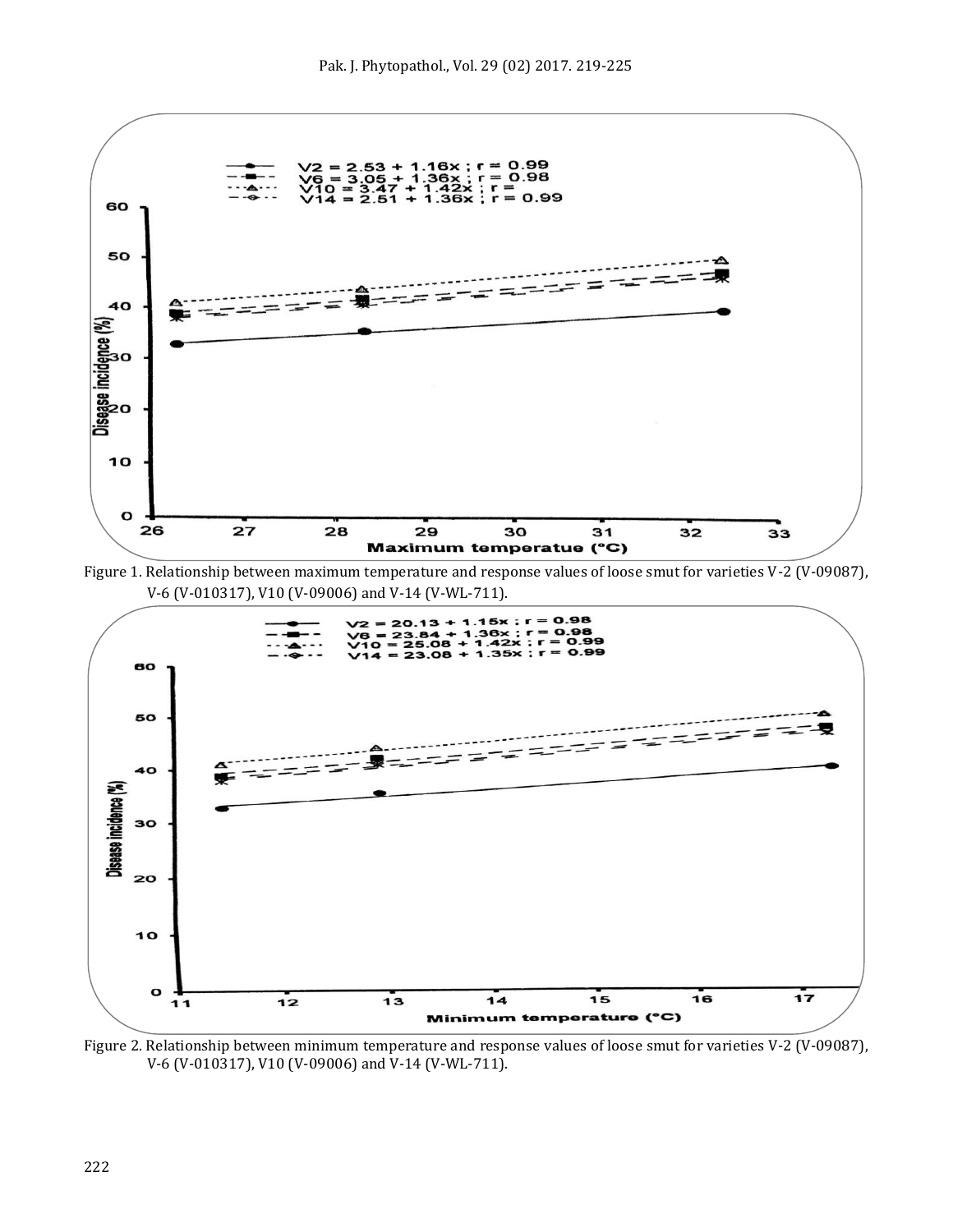

Figure 3. Relationship Between minimum relative humidity and response values of loose smut for varieties V-2 (V-09087), V-6 (V-010317), V10 (V-09006) and V-14 (V-WL\_711).



Figure 4. Relationship between rainfall (mm) and response values of loose smut for varieties V-2 (V-09087), V-6 (V-010317), V10 (V-09006) and V-14 (V-WL-711)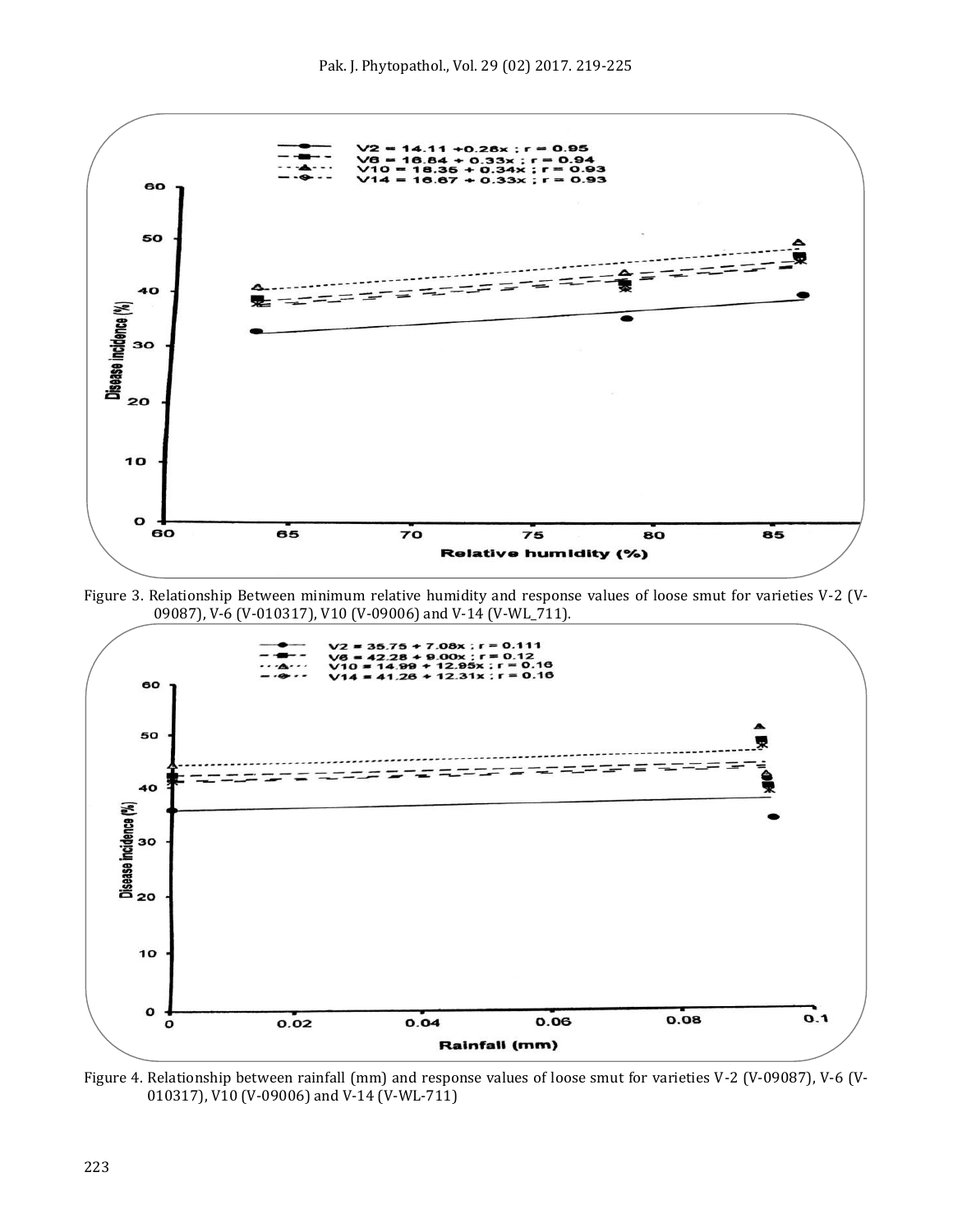#### **DISCUSSION**

*Ustilago tritici* is an obligate parasite hampering wheat production in all over the world. The fungi survives on wheat crop like a dormant fungal line within the embryo associated with wheat seeds. The disease causing pathogen is activated once due to contaminated seeds germinates; also it extends toward the actual growing stage from the crop plant. Apparently from blooming onwards once the plant starts form heads, the loose smut fungi invades all the younger head cells and tissues aside from that the actual rachis (backbone). Synthesis of plant growth promoting hormones and enzymes through the bacteria and especially by the loose smut fungi leads to contamination in plant heads reaching at blooming stage very quicker than healthy ones (Jamil *et al*., 2005). During the current research out of 14 lines evaluated for their reactions against loose smut of wheat, only four were found moderately resistant while three lines appeared to be moderately susceptible and seven lines were found susceptible and highly susceptible. Determination of resistance source against loose smut is a common practice which reveals that source of resistance are not Spartan in wheat germplasm. The value of area under disease progress curve (AUDPC) was also calculated that was given the value 1120.77 of variety WL-711 that was highest. The lowest value of (AUDPC) in this table showed by the variety V-08212 and that value were the 188.3. Similar studies were performed by Beniwal *et al*., (2009) who reported WH 283, WH 373 WH 343, WH 542 and PBW 343, PBW 373 and a durum variety WH 896 exhibited multiple disease resistance while Aggarwal *et al*., (1998) screened 539 wheat lines for the resistance to loose smut by using artificial inoculation method and found 28 wheat cultivars were resistance to loose smut after the evaluation for the period of 3 years. Ziaullah *et al*., (2003) directed an experiment and determined that out of 144 advance wheat genotype, 54 were highly resistant, 10 were moderately resistant, 9 moderately susceptible, 19 susceptible and 13 highly susceptible. The commercial cultivars Inqlab-91, Crs-1, Derawar-97, MH-97, Punjab-96, Faisal-85, Bwp-95 whereas Inqlab-2000, Uqab-2000 and Bwp-2000 were resistant to disease. Our results are in line with Mishra *et al.,* (1990) reported that out of 92 cultivars that were inoculated artificially through needle method against loose smut of wheat caused by the *U. tritici*, 15 cultivars were found resistant and 3 were found moderately resistant to loose

smut of wheat. Bhutta and Ahmad (1991) reported that out of 78615 acres under various varieties of wheat during 1990-91 in Lahore, Khanewal, Sargodha and Rahim Yar Khan, 36.06 % were free from loose smut (*U. tritici*) while 63.12 % had incidences of trace to 0.2% and only 20 acres had 0.2 % infection. Out of 104 wheat seed sample tested by the embryo count technique, 15 contained dormant mycelium of the pathogen, with an infection range of 0.05-0.2 %. Infection was highest in cv. Fd-85 from the Sahiwal area. Fewer seed samples were found to be infected in the southern Punjab than in central areas. Similarly, for the environmental factors such as maximum temperature, minimum temperature, relative humidity and rainfall play a very important role in disease development. Literature showed that the optimum temperature for loose smut of wheat is 22 to 27°C and maximum relative humidity for loose smut required for disease development is range from 60 to 90 % (Druzhin and Krupnov, 2002).

#### **ACKNOWLEDGMENT**

This manuscript is a part of thesis of Mr. Rasheed Ahmed submitted to Department of Plant Pathology, Faculty of Agricultural Sciences and Technology, Bahauddin Zakariya University, Multan.

#### **REFERENCES**

- Aggarwal, R., K. Srivastava, P. Bhadur and D. Singh. 1998. Resistance of loose smut and rust in wheat. Barley and Wheat Newsletter.
- Beniwal, M. S., S. S. Karwasra and R. D. Parashar. 2009. Effect of sowing date on the incidence of flag smut of wheat in Haryana. Crop Research, 5: 598-600.
- Bhutta, A. and S. Ahmad. 1991. A report on the incidence of loose smut in wheat crop and seed in some parts of the Punjab Province, during 1990-91. Pakistan Journal of Phytopathology, 3: 7-11.
- Druzhin, A. and V. Krupnov. 2000. Influence of the environment on the infection of soft spring wheat by loose smut in the Cis-Volga Region. Russian Agricultural Sciences: 16-19.
- Ghaffar, A. and S. Shahzad. 1992. Status of plant pathology in Pakistan. National Symposium on Status of Plant Pathology in Pakistan (1991: University of Karachi). Dept. of Botany, University of Karachi.
- Hassan, S. F., N. A. Khan, M. Arshad, Anwar and Mahmood. 1970. A note on occurrence of physiological race 2 of *Ustilag tritici* (Pers) Roster West Pakistan Journal of Agricultural Research, 8: 218-219.